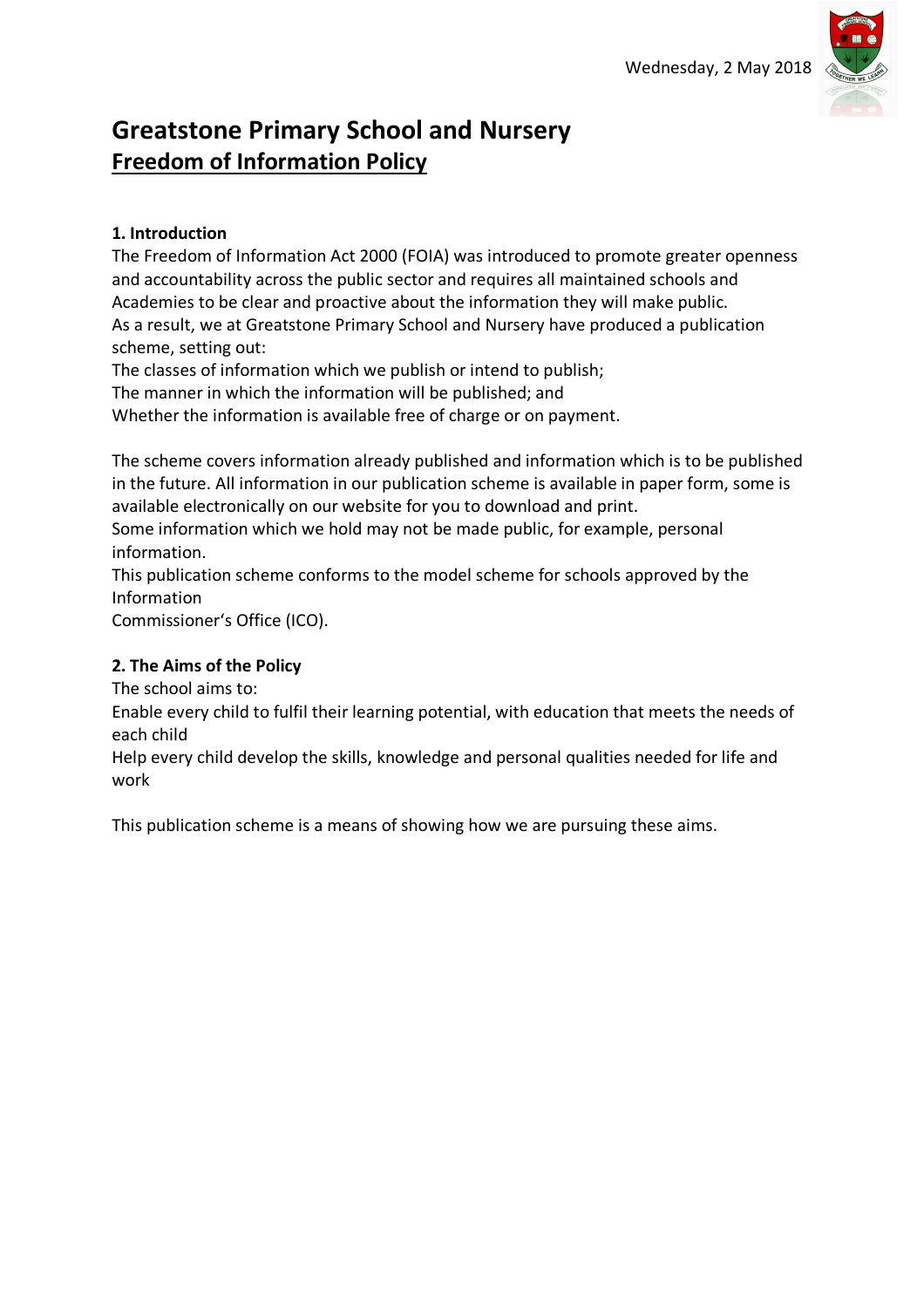

## **3. Publication Scheme - Categories of Information Published**

The School recognises that it is in the public interest for its effectiveness to be monitored in a number of different respects and, accordingly, that the public should have access to certain information either via the School's website or upon written request. The following table sets out the classes of information that the School publishes and the manner in which it is published or can be obtained.

| Information                                                 | <b>How Published</b>                                      |
|-------------------------------------------------------------|-----------------------------------------------------------|
| General information about the School                        | School Website or Directgov Website                       |
| <b>Ofsted Inspection Reports</b>                            | School Website, Ofsted Website or upon<br>written request |
| List of School Staff and Governors                          | School Website or upon written request                    |
| School Profile                                              | Upon written request                                      |
| <b>School Prospectus</b>                                    | School Website is the school Prospectus                   |
| Home-School Agreement                                       | Distributed by School                                     |
| List of all School Policies                                 | Upon written request                                      |
| <b>Admissions Policy</b>                                    | School Website or upon written request                    |
| Complaints Procedure                                        | School Website or upon written request                    |
| Single Equality Policy                                      | School Website or upon written request                    |
| Freedom of Information and Data<br><b>Protection Policy</b> | School Website or upon written request                    |
| Pupil Premium Policy                                        | School Website or on written request                      |
| Travel plan                                                 | School Website or upon written request                    |

### **4. How to Request Information**

If you require a paper version of any of the documents within the scheme, the request must be made in writing by email, fax or letter giving clear details of the information requested.

Written notice of any fee will be provided to the enquirer before any information is supplied. Contact details are set out below: Address: Baldwin Road, Greatstone, New Romney. TN288SY Telephone: 01797 363916 E-mail: enquiries@greatstoneschool.co.uk

To help us process your request quickly, please clearly mark any correspondence "PUBLICATION SCHEME REQUEST" (in CAPITALS please).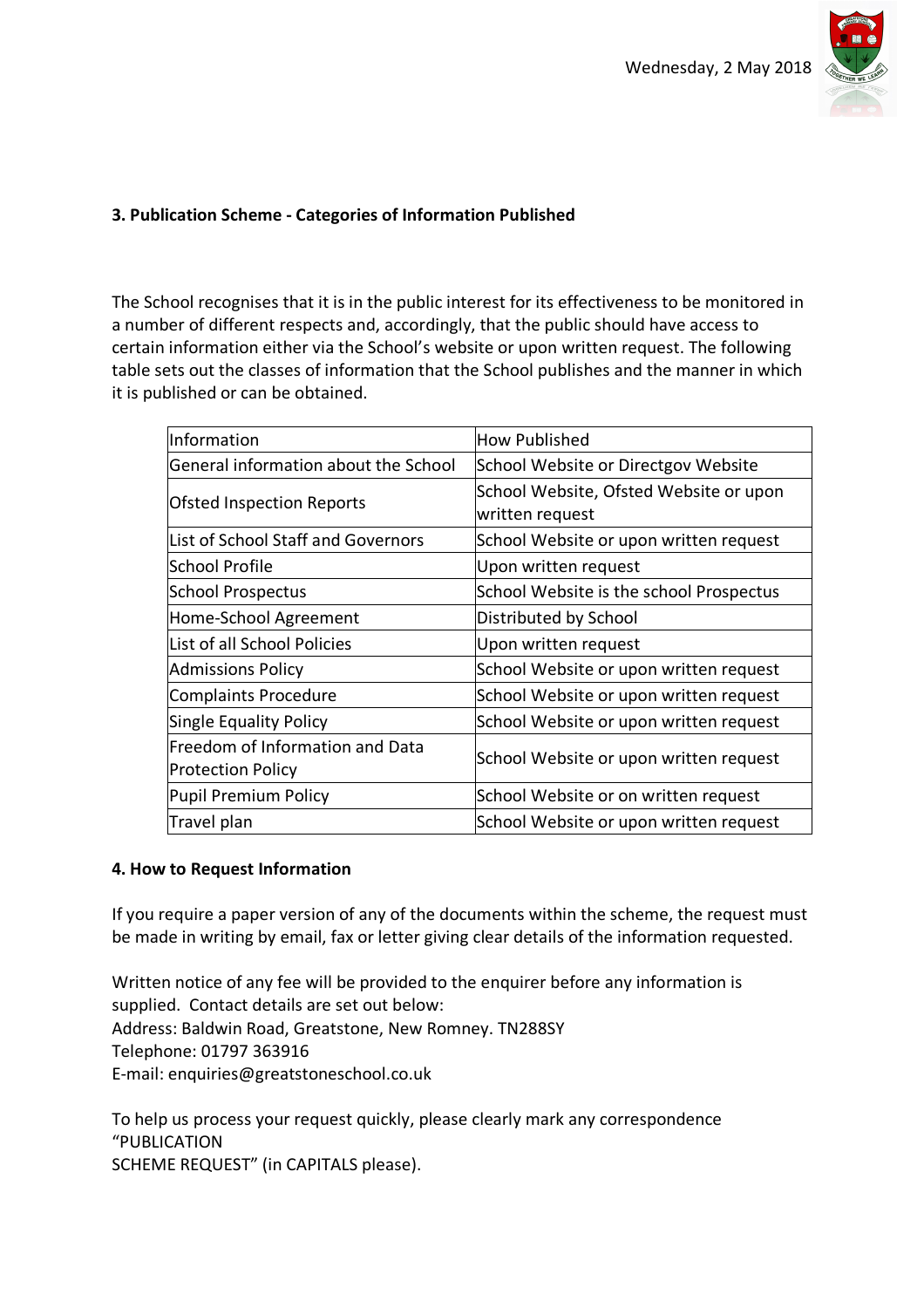

If the information you are looking for is not evident via the scheme or on our website, then a Freedom of Information (FOI) request is needed. This must be in writing and must contain the requestor's name and contact details; either postal address or email address for the response to be sent.

All FOI requests must be responded to by us within 20 working days from receipt (excluding school holidays).

## **5. Withholding Information**

The FOI Act contains 23 exemptions whereby information can be withheld. There are two categories: absolute and non-absolute. We will only withhold information if it falls within the scope of one or more of these exemptions. Complete files or documents will not be withheld just because part of the information is covered by an exemption.

An exemption will only be applied where we have reason to believe that prejudice might occur to the interest protected by the exemption. In addition, wherever a "public interest" exemption is being considered, we will only withhold that information which it can demonstrate that the public interest will be best served by withholding. When considering withholding information under a non-absolute exemption we will take into account whether the release of the information would:

- Promote further understanding of current issues of public debate;
- Promote the accountability of decisions taken by us and the spending and allocation of public money;
- Bring to light matters of public safety;
- Allow the public to understand and challenge decisions made by us;
- Be otherwise in the public interest.

Where information is withheld under an exemption in most cases the reason behind the decision will be made clear to the applicant, citing the exemption under which the information is being withheld.

## **6. Paying for Information**

Information published on our website is free, although you may incur costs from your internet service provider. If you do not have internet access, you can access our website using either a local library or an internet café.

Single copies of information covered by this publication are provided free unless stated otherwise.

If the Publication Scheme request or FOI request means that we have to do a lot of photocopying or printing, or pay a large postage charge, or is for a priced item such as some printed publications or videos, we will let you know the cost before fulfilling your request. Payment may be requested prior to provision of the information.